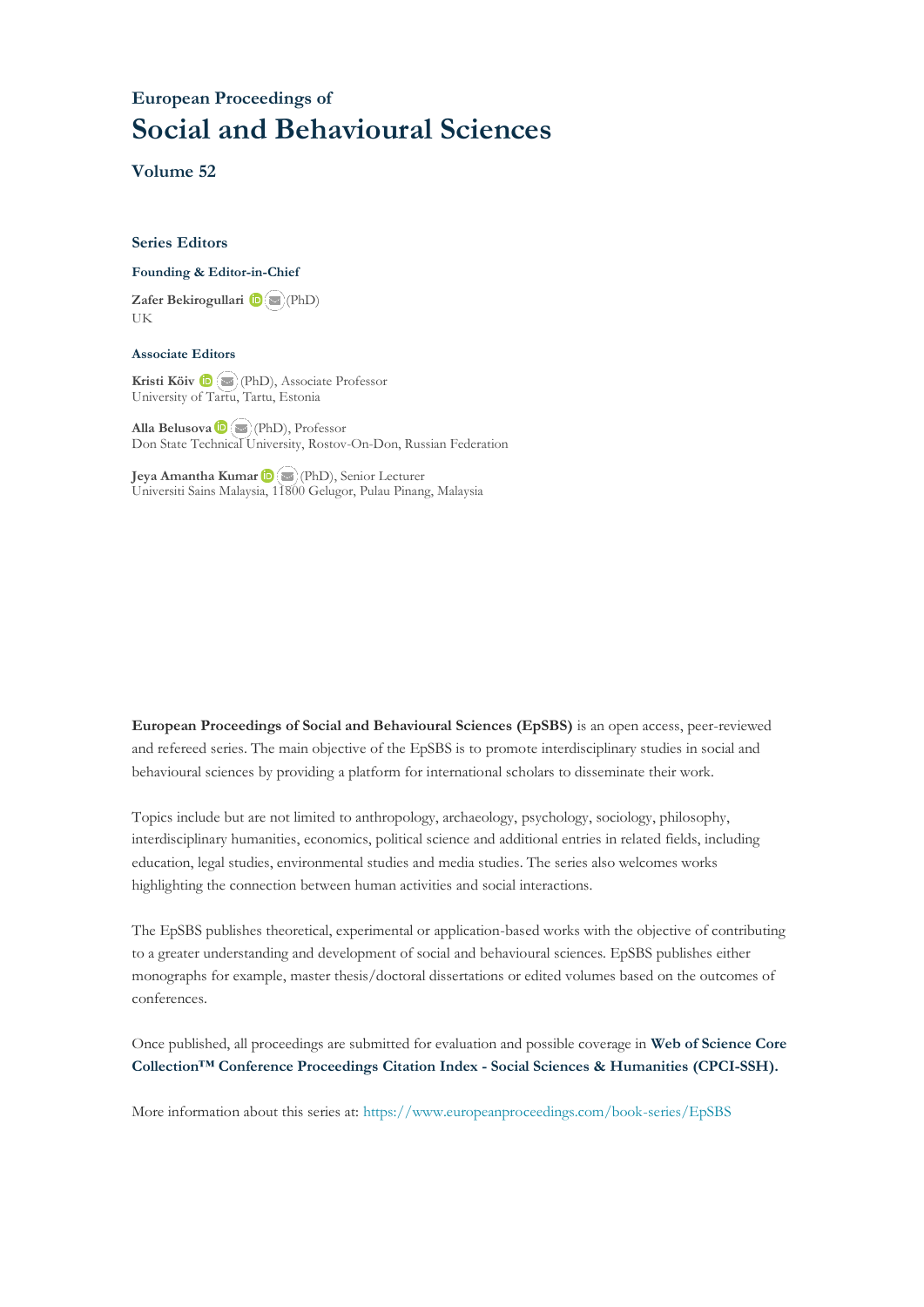# PUBLIC LAW REMEDIES IN GOVERNMENT PROCUREMENT: PERSPECTIVE FROM MALAYSIA

Selected, peer-reviewed papers from the 9<sup>th</sup> UUM International Legal Conference (ILC 2017), 23-24 September, 2017, School of Law, UUMCOLGIS, Universiti Utara Malaysia

#### Edited by:

Asmar Abdul Rahim, Aspalella A. Rahman, Harlida Abdul Wahab, Nurli Yaacob, Ani Munirah Mohamad, Ain Husna Mohd. Arshad

#### Editor(s) Affiliation(s):

**Asmar Abdul Rahim** Universiti Utara Malay[sia](mailto:asmar@uum.edu.my)

**Aspalella A. Rahman** Universiti Utara Malaysia

**Harlida Abdul Wahab** Universiti Utara Malaysia

**Nurli Yaacob** Universiti Utara Malaysia

**Ani Munirah Mohamad** Universiti Utara Malaysia

**Ain Husna Mohd. Arshad** Universiti Utara Malaysia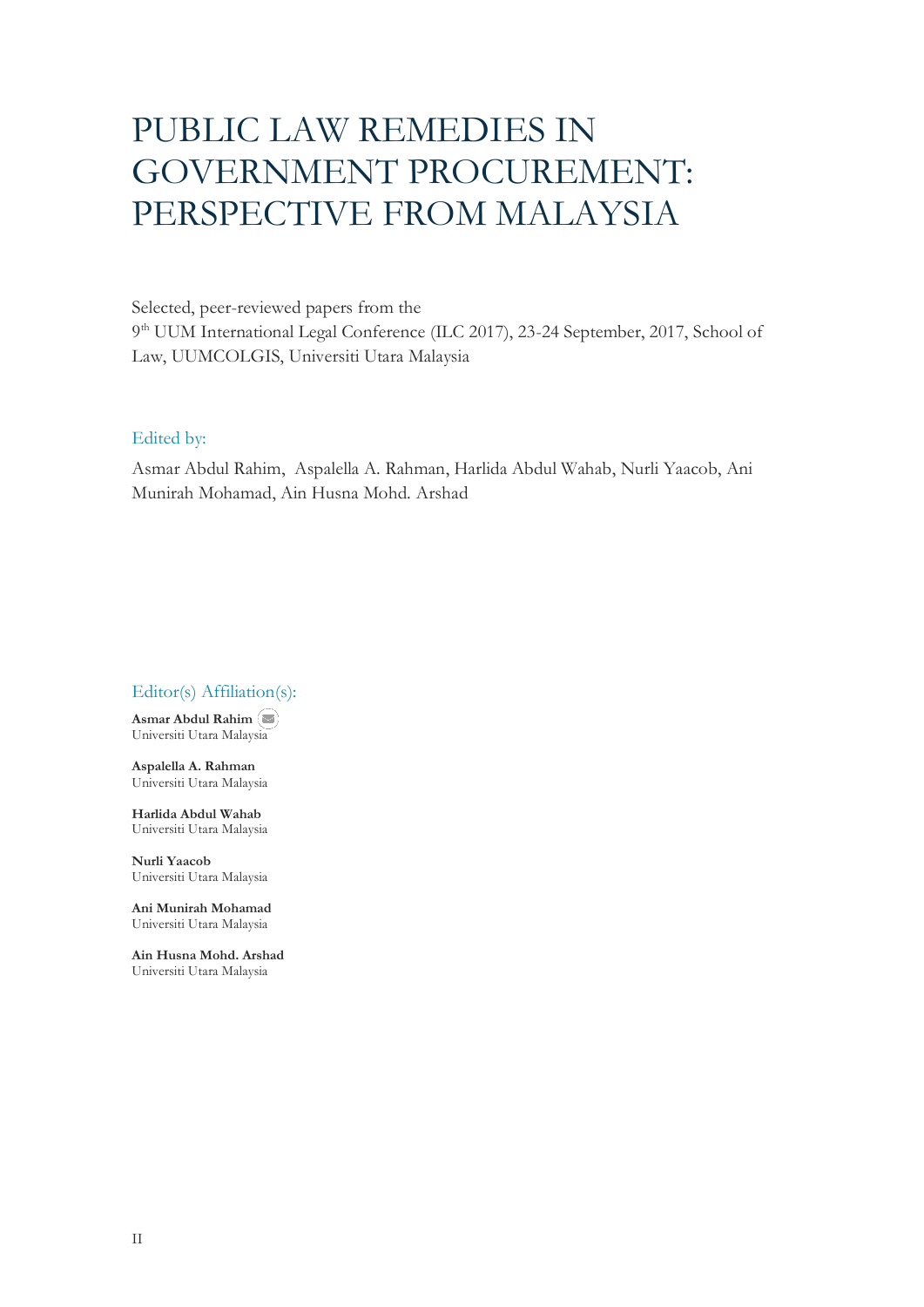

ISSN: 2357-1330 (online).

European Proceedings of Social and Behavioural Sciences

ISBN: 978-1-80296-051-8 (e-book)

PUBLIC LAW REMEDIES IN GOVERNMENT PROCUREMENT: PERSPECTIVE FROM MALAYSIA

[https://doi.org/10.15405/epsbs\(2357-1330\).2018.12.3](https://doi.org/10.15405/epsbs(2357-1330).2018.12.3)

 $\fbox{CD}$ © The Editor(s) and The Author(s) 2018. This is an open access book distributed under the Creative Commons CC License BY-NC-ND 4.0. Unported License, permitting all non-commercial use, distribution, and reproduction in  $\overline{ND}$ any medium, provided the original work is properly cited.

This book is published by the registered company Future Academy which is registered under the ISO London Limited. The registered company address is: 293 Green Lanes, Palmers Green, London, United Kingdom, N13 4XS Reg. Number: 9219513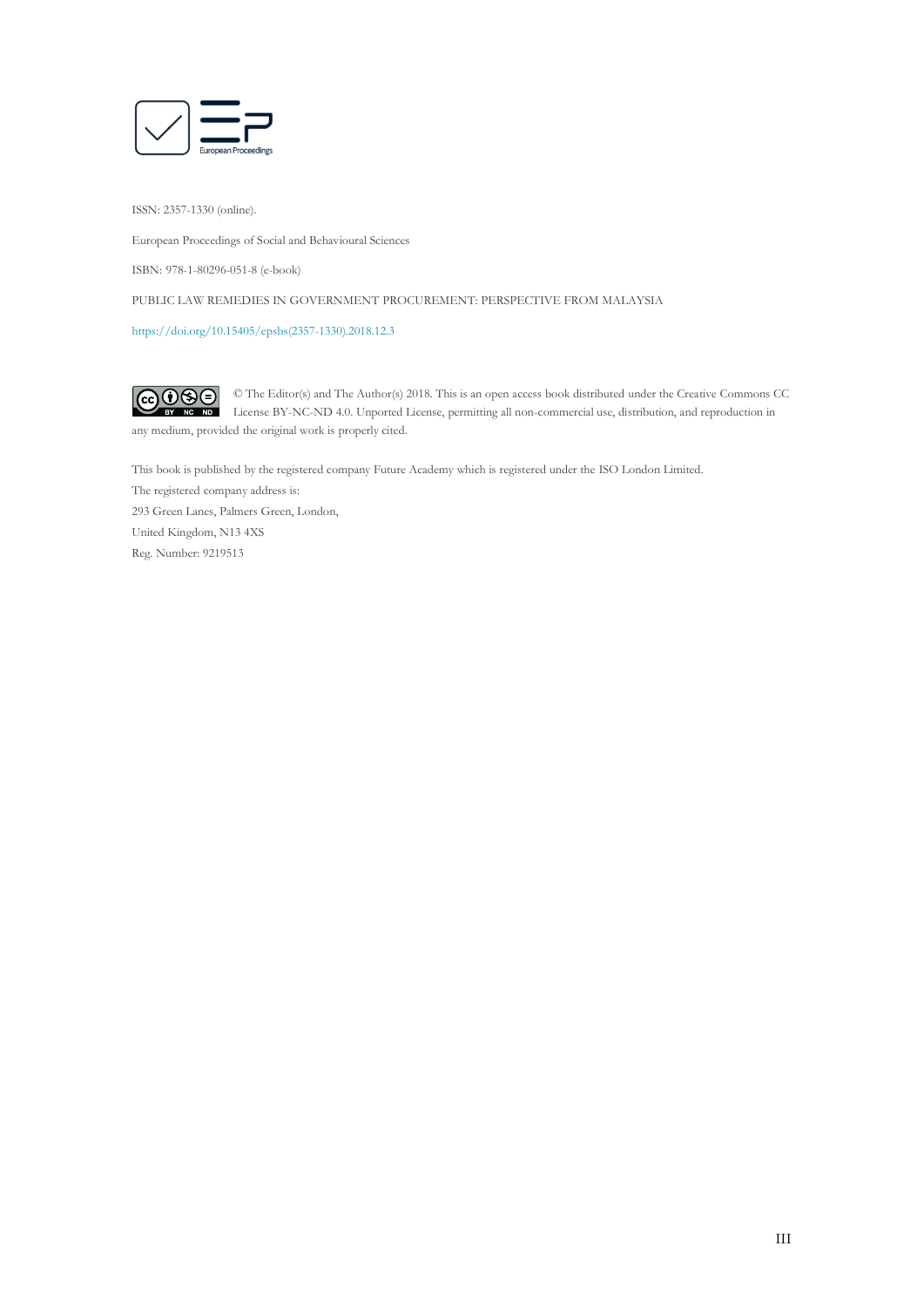# **Preface**

The volume contains selected, peer-reviewed papers from the 9th UUM International Legal Conference (ILC 2017), which was held on 23-24 September 2017, in School of Law, UUMCOLGIS, Universiti Utara Malaysia.

Law, justice and integrity are key cornerstone of development, human rights, peace and security. On the other hand the rule of law can only be established and maintain when all individuals, organizations and institution, both in the public and private sectors are accountable to laws that are publicly promulgated, equally enforced and adjudicated through an institutional framework governed by the principles of transparency, integrity, justice and accountability.

9 th Universiti Utara Malaysia International Legal Conference 2017 (ILC 2017) offers a collaborative environment to academician, researchers and practitioners to exchange and share their experiences and research results on all aspects of law with special emphasis on issues of legal diversity. The conference also provided a platform for the intellectuals from various fields and disciplines in law to debate and discuss the current issues worldwide as well as finding solution to the problems. The discussions reflected the legal issues which are relevant not only to the Malaysian society but also the international community at large.

The aim of this conference is primarily to enhance the role of academician, researcher and practitioners in formulating the future of our law and legal system to suit the need of modern society. It also aims to encourage academic linkages between the academicians and the researchers together with the people from the legal fraternity. It also sought to promote future co-operations among the intellectuals from various fields and disciplines. ILC 2017 is built on the success of 8 past conferences organized by the School of Law, UUM College of Law Government And International Studies, Universiti Utara Malaysia. It is hoped that ILC 2017 will be another successful conference and that the mutual exchange of ideas among the participants will generate suggestions which can be beneficial to the field of law. It is also hoped that ILC 2017 will be starting point for future discourse on the issue of legal diversity in the 'borderless world'.

The topics of the conference sessions included the following:

Track 1: Law

- Public law (e.g: constitutional law, criminal law, environmental law etc);
- Private law (e.g: contract law, employment law, franchise law etc.);
- International law (e.g: maritime law, conflict of law, international trade, cross-border issues etc.);
- Shari'ah (Islamic Law) issues (e.g: Islamic criminal law, Islamic family law, Islamic banking and finance law).

Track 2: Justice

- Social justice
- Criminal justice
- Gender issues
- Child justice
- Social benefits
- Human right issues
- Islam justice
- Environmental Justice.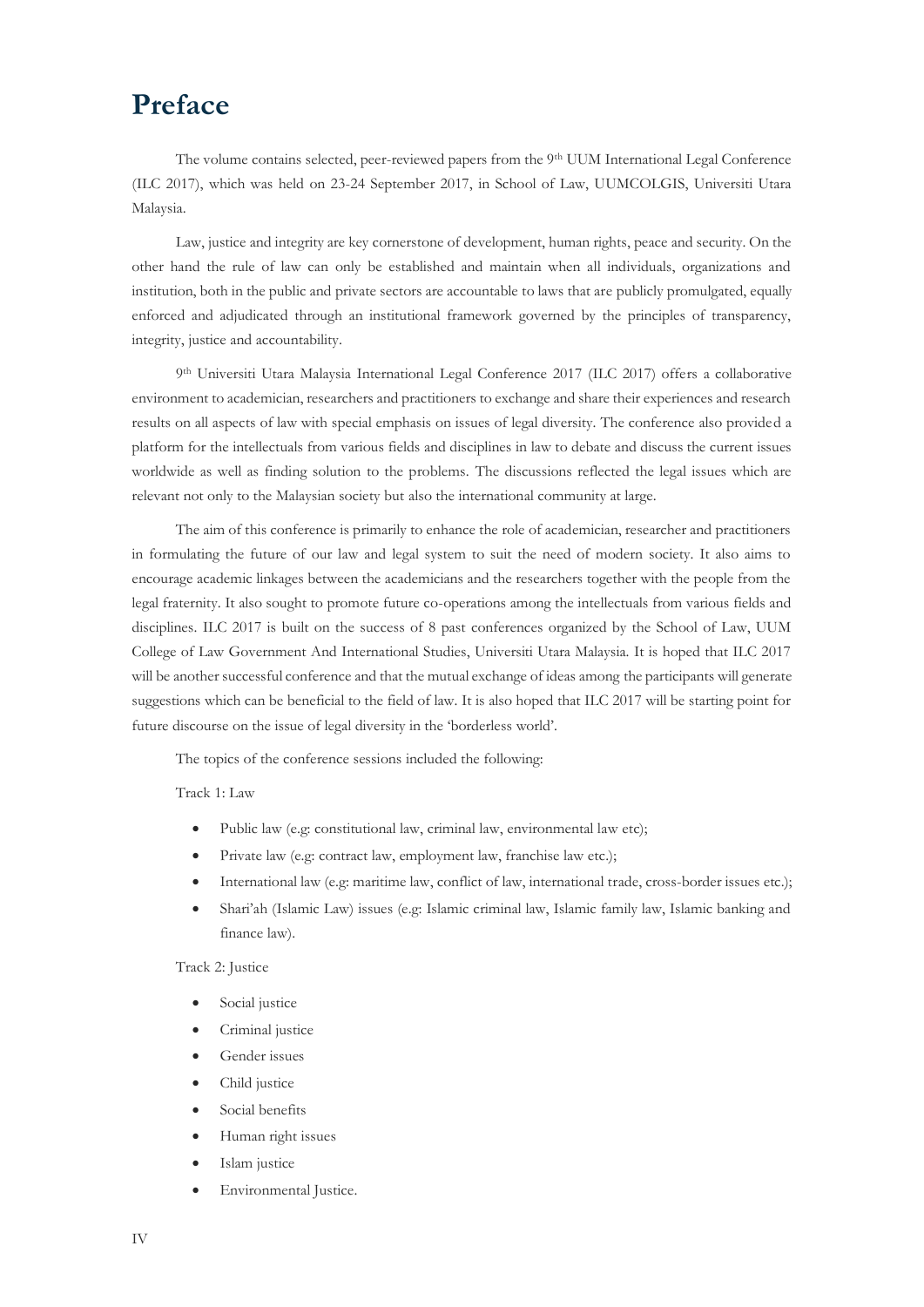Track 3: Integrity

- Socio-legal issues (corporate social responsibility, social welfare issues, socio-economic studies, social responses etc.);
- Legal and integrity issues in education;
- Corruption
- Corporate governance
- Professional Ethics
- Islam and integrity.

We would like to express our gratitude and appreciation to chairs and all attendees for all their great scientific input and fruitful discussions. We also want to thank to all editors and their assistants for tremendous work they have done for coordinating peer-review process.

13 September, 2018

Dr. Mohammad Azam Hussain, Universiti Utara Malaysia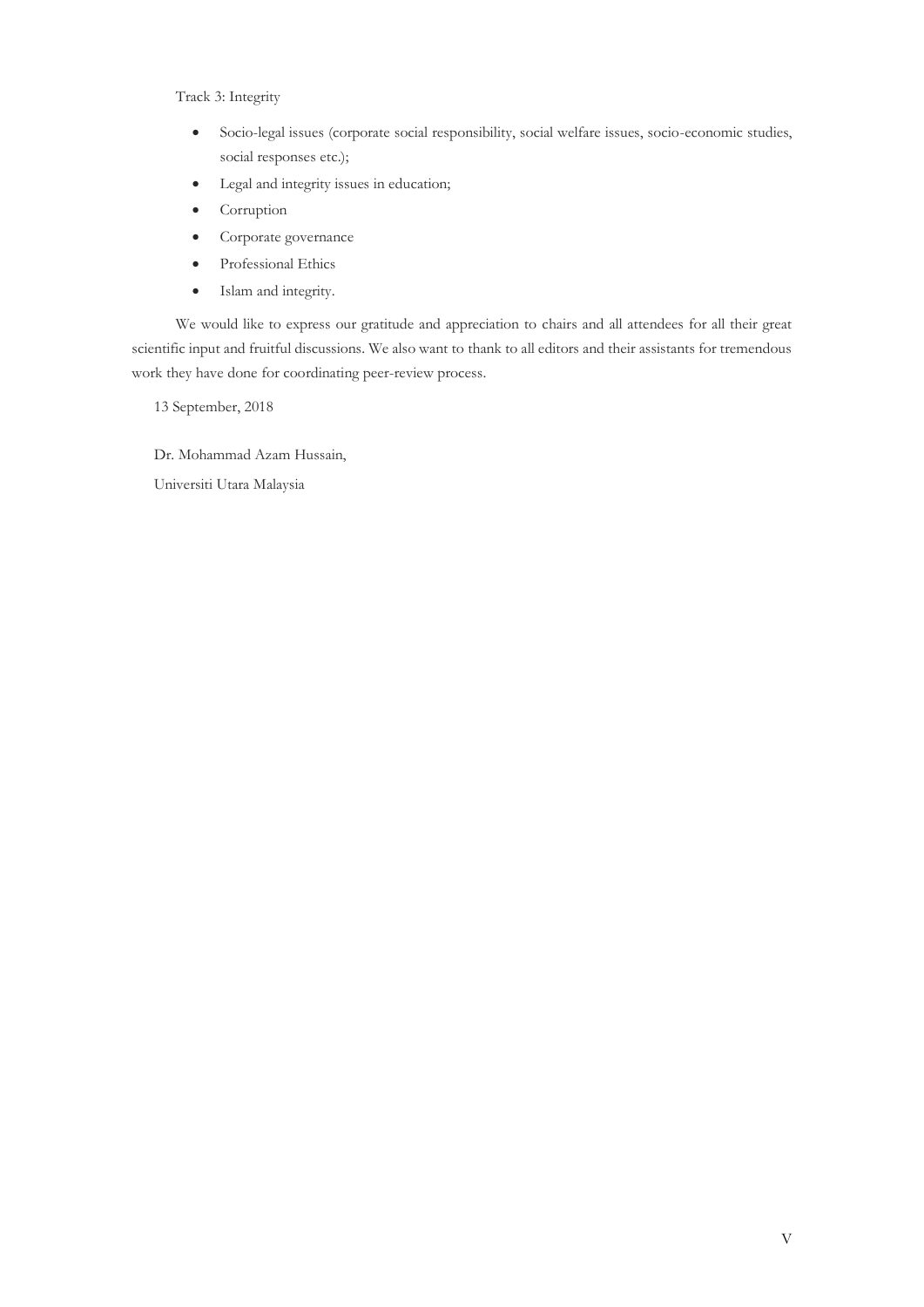#### **Chairs**

Chair, Mohammad Azam Hussain, Dr. *Universiti Utara Malaysia*

### **Organizing Committee Members**

#### **Ex-Officio**

Profesor Dato Dr. Ahmad Bashawir Abdul Ghani Naib Canselor Universiti Utara Malaysia

#### **Advisor**

Assoc. Prof. Dr Rohana Abd Rahman Dean School of Law UUM College of Law Government and International Studies

#### **Conference Director/Chair**

Assoc. Prof. Dr. Alias Azhar

#### **Assistant Director/Chair**

Dr. Mohd Zakhiri Md Nor

**Secretary** Dr. Mukhriz Mar Rus & Dr. Nazli Mahdzir

> **Treasurer** Dr. Nor Anita Abdullah

### **Working Committees**

#### **Logistic**

Assoc. Prof. Dr. Alias Azhar (Head) Mr. Muhammad Hafiz Badarulzaman Mr. Jufaizal Azaizul Che Alias

**Promotion**

Dr. Mohd Zakhiri Md Nor (Head) Dr. Ani Munirah Mohamad Mr. Al-Hanisham Mohd Khalid Dr. Hanis Wahed Mr. Mohd Nazri Omar

#### **Program**

Dr. Mukhriz Mat Rus (Head) Dr. Ahmad Shamsul Abd. Aziz Dr. Yusramizza Md Isa @ Yusuff Dr Anis Shuhaiza Md Salleh

#### **Sponsorship**

Dr. Nor Anita Abdullah (Head) Assoc. Prof. Dr. Mohammad Azam Hussain Dr. Haslinda Mohd Anuar Puan Azlin Namili Ramli @ Mohd Ali Puan Fariza Romli

#### **Publication**

Dr. Nazli Mahdzir (Head) Dr. Asmar Abdul Rahim Dr. Marina Hj. Hashim

Dr. Aida Abdul Razak Mr. Ahmad Nasyran Azrae Assoc. Prof. Sr. Dr Mohd Nasrun Mohd Nawi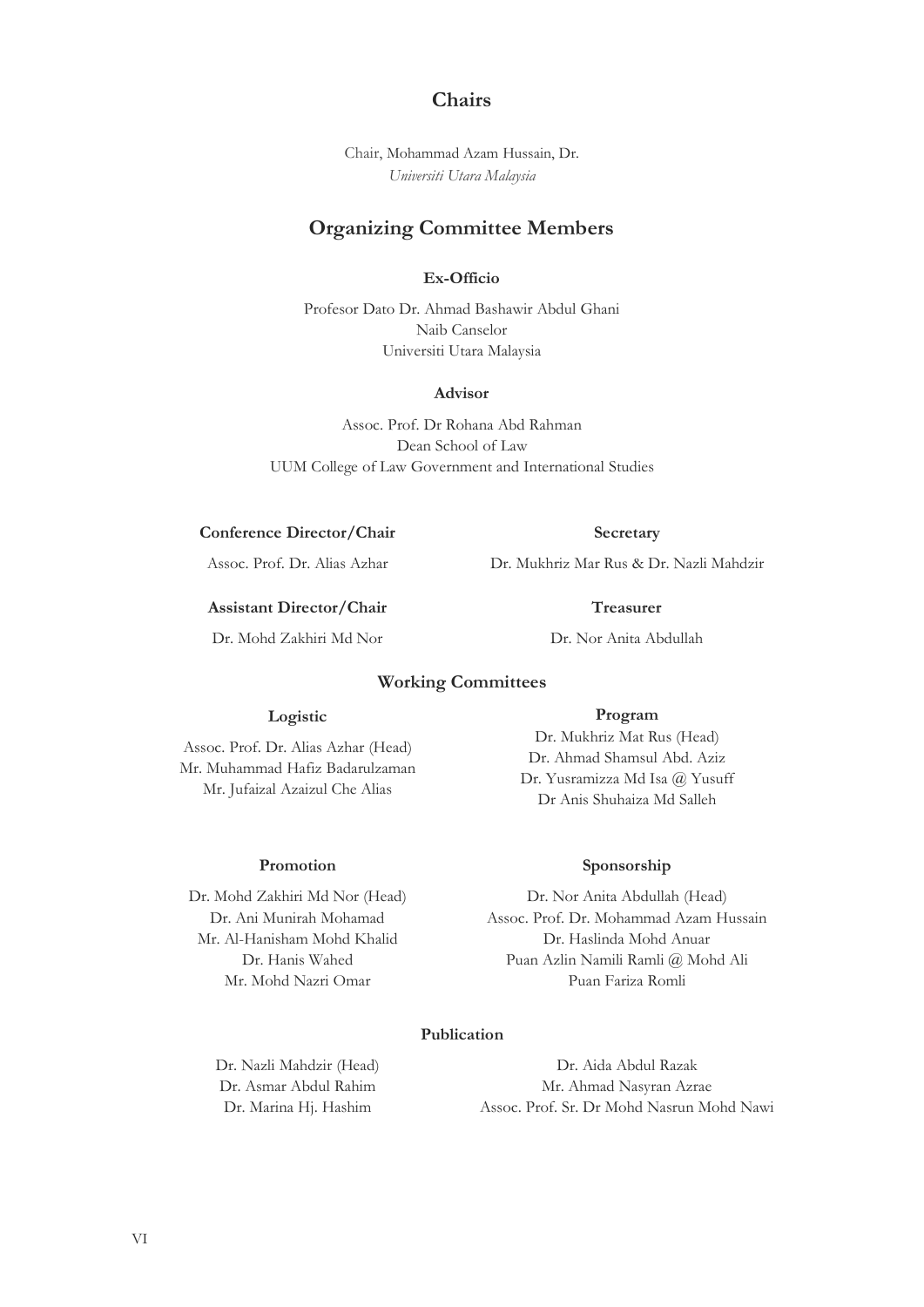# **Table of Contents**

#### **No: 1**

Title: The Role Of International Legislation In Protecting The Rights To Minorities *Pages: 1-13* Author(s): **Mohammed Salman Mahmood**

#### **No: 2**

Title: Right Of Iraqi Local Units In The Resort To Public Borrowing *Pages: 14-25* Author(s): **Amer Zghair Mohaisen**

#### **No: 3**

Title: Knowledge Of Adr: A Critical Success Factor For Effective Dispute Resolution Initiative *Pages: 26-34* Author(s): **Mohamed Ishak Abdul Hamid,** Nik Azahani Nik Mohammad, Guru Dhillon, CJ Gletus Matthews CN Jacobs

#### **No: 4**

Title: Legal Aspect Of Teaching: Eluding Tortious Act, Humanizing Pedagogical Competency *Pages: 35-50* Author(s): **Mohamed Ishak Abdul Hamid,** Nik Azahani Nik Mohammad, Mohd Azizie Abdul Aziz

#### **No: 5**

Title: The Novel Laws On Shareholders' Meetings Affecting Minority Shareholders In Malaysia *Pages: 51-63* Author(s): **Chen Thim Wai,** Ruzita Azmi

#### **No: 6**

Title: Csr Law References To The Right Families In Indonesia Under Government Regulation *Pages: 64-76* Author(s): Martono Anggusti, **SH., MM, M. Hum**

#### **No: 7**

Title: Indonesia Criminal Policy Prevention Of Criminal People Trading In Human Right Perspective *Pages: 77-91* Author(s): **Herlina Manullang SH MH**

#### **No: 8**

Title: The Application Towards Improving Notice Of Meeting Under Nigerian Company Law *Pages: 92-102* Author(s): **Magaji Shamsuddeen,** Nurli Yaacob, Zuryati Mohamed Yusoff

**No: 9**

Title: Integrity In Malaysian Construction Industry: The Dilemma *Pages: 103-113* Author(s): **Abdul Mu'iz Abdul Razak**

#### **No: 10**

Title: The Responsibility Of Housing Developers In Giving Misleading Information In Jambi City *Pages: 114-125* Author(s): Abdul Hariss, Che Thalbi Md Ismail, **Madya Rusniah Ahmad**

#### **No: 11**

Title: Advocate Interaction With Clients In Providing Criminal Legal Aid In Jambi Region *Pages: 126-134* Author(s): Said Abdullah, **Harlida binti Abdul Wahab**, Aspalela binti Abdul Rahman

#### **No: 12**

Title: Realizing The Target Revenue Of Land And Building Tax In Jambi City *Pages: 135-146* Author(s): **Herma Yanti**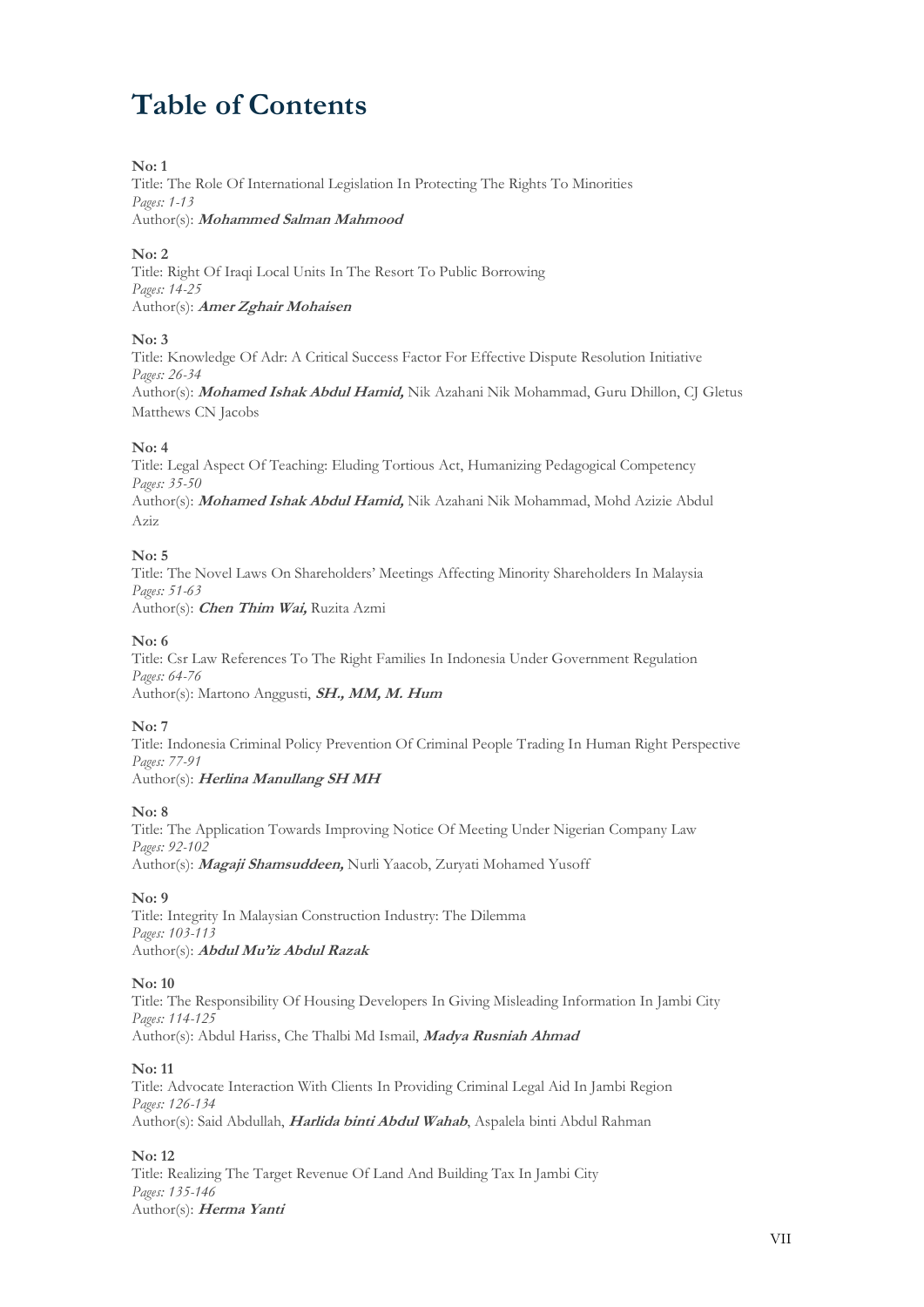**No: 13** Title: The Policy Of Criminal Law In Eradicating Online Prostitution In Indonesia *Pages: 147-158* Author(s): **Suzanalisa**

#### **No: 14**

Title: Legal Impact Of The Direct Election For Regional Leader In Jambi Province *Pages: 159-168* Author(s): **Muhammad Muslih**

#### **No: 15**

Title: Development Activities For Prisoners By Class Iia Correctional Facility In Jambi *Pages: 169-180* Author(s): **M. Rudi Hartono**

#### **No: 16**

Title: The Role Of National Land Agency In Land Dispute Through Mediation Mechanisms *Pages: 181-191* Author(s): **Sigit Somadiyono**

#### **No: 17**

Title: Notary's Role In Giving Free Legal Service Toward Unaffordable People In Jambi *Pages: 192-200* Author(s): **Triamy Rostarum**

#### **No: 18**

Title: Safeguarding Democratically Elected Local Government Councils In Nigeria From Abuse *Pages: 201-208* Author(s): **Musa Adamu Aliyu,** Anita Abdullah, Haslinda Binti Mohd Anuar

#### **No: 19**

Title: Electronic Bills Of Lading In The Light Of The Rotterdam Rules 2009 *Pages: 209-217* Author(s): **Chien-Jui Cynthia Tseng**

#### **No: 20**

Title: Administration Of The Deceased's Estates: An Analysis To The Effect Of Nomination *Pages: 218-225* Author(s): **Muhammad Amrullah bin Drs Nasrul,** Wan Noraini Mohd Salim, Nora Abdul Hak, Akmal Hidayah Halim, Siti Nuramani binti Abdul Manab

#### **No: 21**

Title: Employee Dismissals In Malaysia – A Legal Guide For The Employer *Pages: 226-235* Author(s): Lee Sook Ling, **Guru Dhillon**

#### **No: 22**

Title: The Phenomena Of Transsexualism In Malaysia – A Socio-Legal Perspective *Pages: 236-246* Author(s): **Lee Sook Ling**

#### **No: 23**

Title: Legal Aspects Of Electronic Communication Involving The Malaysian Courts *Pages: 247-253* Author(s): **Ani Munirah Mohamad**

#### **No: 24**

Title: Roles Of The Islamic Voluntary Sector In Malaysia And Croatia *Pages: 254-260* Author(s): **Mohd Zakhiri Md Nor,** Sabina Hodzic, Ani Munirah Mohamad

#### **No: 25**

Title: Plea Bargaining Process In Malaysia *Pages: 261-266* Author(s): **Siti Nuramani binti Abdul Manab,** Muhammad Amrullah bin Drs Nasrul, Cartaz Ummu Syawaeda binti Jaiman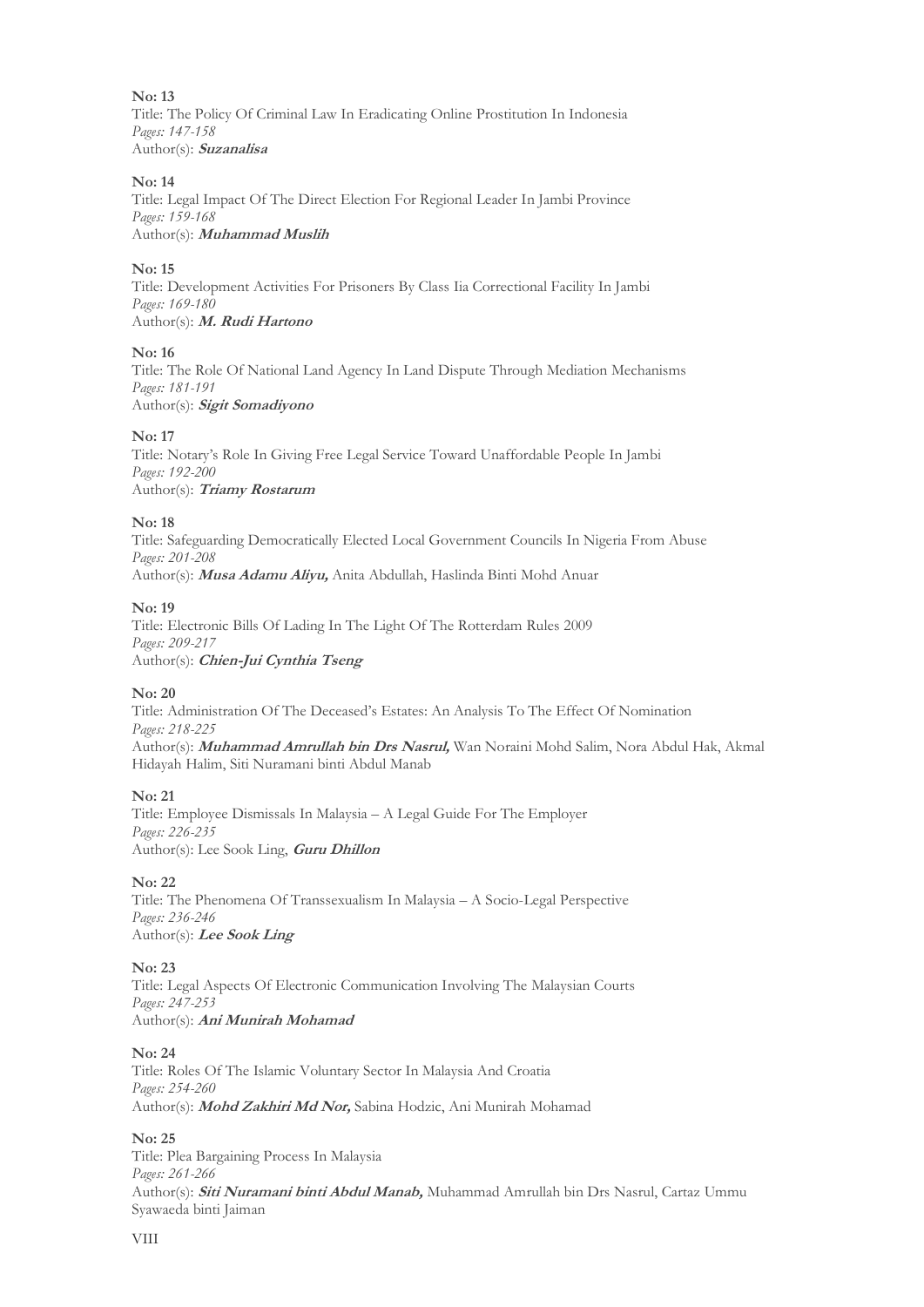Title: The Legal Process Of Industrial Dismissal Dispute In Malaysia –Need For Reform? *Pages: 267-279* Author(s): Guru Dhillon, **Phang Jai Juet**

#### **No: 27**

Title: The Preliminary Evidence Of The Exploitation Of Non-Profit Organisations For Terrorist Financing *Pages: 280-290* Author(s): **Hayyum Suleikha Selamat,** Saslina Kamaruddin

#### **No: 28**

Title: Development On Railway Reserve Land: A Preliminary Study *Pages: 291-301* Author(s): **Najah Inani Abdul Jalil,** Nuarrual Hilal Md Dahlan, 'Ain Husna Mohd Arshad

#### **No: 29**

Title: Legal Protection Against Women Workers Household (Pramuwisma) As Victims Of Persecution *Pages: 302-311* Author(s): **Ferdricka Nggeboe**

#### **No: 30**

Title: Anti-Money Laundering Compliance By The Remittance Industry In Malaysia *Pages: 312-320* Author(s): **Siti Saidah Nafisah Omar,** Nadia Nabila Mohd Saufi

#### **No: 31**

Title: The Protections Against Domestic Violence Survivors Under The Penal Code In Malaysia *Pages: 321-328* Author(s): **Asmar Abdul Rahim,** Aspallela A. Rahman, Che Talbi Ismail, Nazli Mahdzir

#### **No: 32**

Title: Ijarah Mausufah Fi Zimmah Islamic Home Finance In Dealing With Abandoned Housing Projects In Malaysia: Features, Issues, And Prospects *Pages: 329-336*

Author(s): **Nuarrual Hilal Md Dahlan Acis,** Fauziah Mohd Noor, Mohd Sollehudin Shuib

#### **No: 33**

Title: Electronic Tagging Of Offenders And Human Rights: A Clash Of Primary Interests *Pages: 337-347* Author(s): **Haidar Dziyaudin,** Che Audah Hassan, Nadzriah Ahmad

#### **No: 34**

Title: Framing News On Global Terrorism: A Malaysian Case *Pages: 348-357* Author(s): **Mohd Nizam Sahad,** Siti Aishah Chu Abdullah

#### **No: 35**

Title: The Role Of Mediator In The Employmenttermination Dispute Settlement In Jambi City *Pages: 358-368* Author(s): **Syarifa Mahila**

#### **No: 36**

Title: Checks And Balances State Bodies Based On 1945 Indonesian State Constitution *Pages: 369-374* Author(s): **Imawan Sugiharto,** Mohamad Khamim

#### **No: 37**

Title: Harmonization Between Laws Number 56 Of 1960 And Number 41 Of 2009 *Pages: 375-381* Author(s): **Evy Indriasari,** Tiyas Vika Widyastuti

#### **No: 38**

Title: An Alternative Model Of Brand Dispute Settlement Through Mediation In Amicableness Perspective *Pages: 382-391* Author(s): **Nuridin Nuridin,** Eddhie Praptono, Kanti Rahayu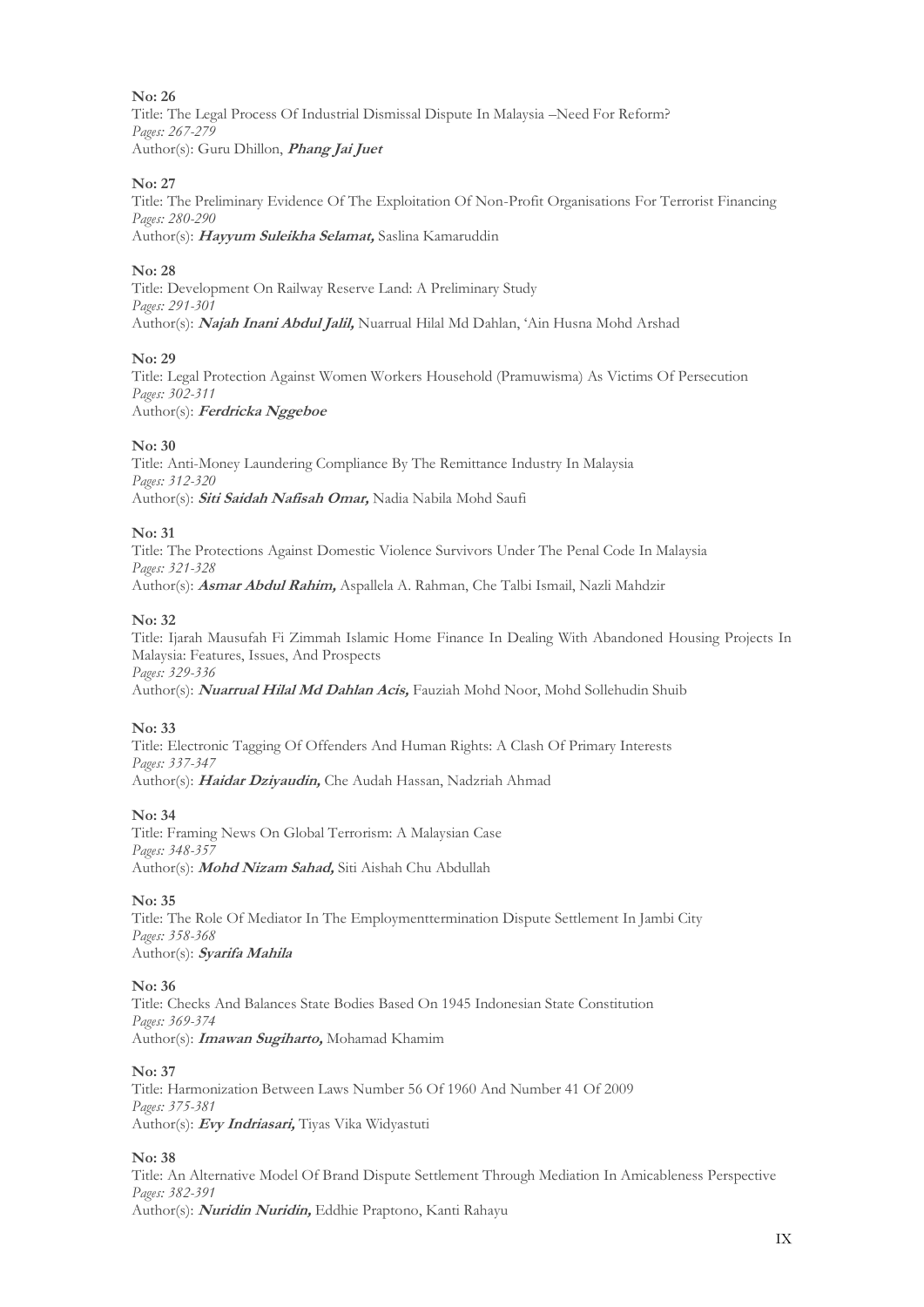Title: The Effect Of Breach In Franchise Nyidam Sari Based On Indonesian Law *Pages: 392-402* Author(s): **Suryati Suryati,** Esti Ningrum, Prosawita Ririh Kusumasari

#### **No: 40**

Title: The Online Social Network Era: Are the Children Protected in Malaysia? *Pages: 403-414* Author(s): **Zainal Amin Ayub,** Zuryati Mohamed Yusoff

#### **No: 41**

Title: Punishment For Polluting Inland Water: Case Of Corporations *Pages: 415-424* Author(s): **Harlida Abdul Wahab,** Nurli Yaacob, Haslinda Mohd Anuar

#### **No: 42**

Title: The Development of Democracy as a Basis of People's Sovereignty In Indonesia *Pages: 425-433* Author(s): **Megawati**

#### **No: 43**

Title: A Comprehensive Smart Home Legal Framework In Malaysia: A Necessity *Pages: 434-441* Author(s): **Asmah Laili Yeon,** Nazli Mahdzir, Zuryati Mohamed Yusoff, Nuarrual Hilal Md Dahlan, & Noor Ashikin Basarudin

#### **No: 44**

Title: Malaysian Laws Relating to 3D Sector: An Analysis From Human Rights Perspective *Pages: 442-449* Author(s): **Nisar Mohammad Ahmad,** Dina Imam Supaat, Izawati Wook, Mariam Saidona Tagoranao, Nurul Asma Abdul Rahman

#### **No: 45**

Title: Deceptive Marketing Of Dietary Supplements in Malaysia: The Legal Framework *Pages: 450-461* Author(s): Norazlina binti Abdul Aziz, **Farizah binti Mohamed Isa**, Mardiah Hayati binti Abu Bakar, Ahmad Shukree bin Mhd Salleh

#### **No: 46**

Title: Matrimonial Property: The Causes Of Claim and Distribution Rate *Pages: 462-474* Author(s): **Mohd Akram bin Dato' Dahaman Dahlan,** Khairani bt Nawawi, Muhammad Fadhli bin Mohd Diah

#### **No: 47**

Title: Implication of Law Number 25 Year 2009 Towards Identity Card in Jambi *Pages: 475-488* Author(s): **Nazifah**

#### **No: 48**

Title: Legal Protection For Indonesian Fishery Products In International Trade *Pages: 489-499* Author(s): **Tiyas Vika Widyastuti**

#### **No: 49**

Title: The Theories Underpinning Personal Insolvency Or Bankruptcy Law: A Legal Overview *Pages: 500-512* Author(s): **Ruzita Azmi,** Adilah Abd Razak, Siti Nur Samawati Ahmad

#### **No: 50**

Title: The Scent Of A Woman: Governing The Gendered Crime Of Cyber Stalking *Pages: 513-522* Author(s): **Wan Rosalili Wan Rosli,** Zaiton Hamin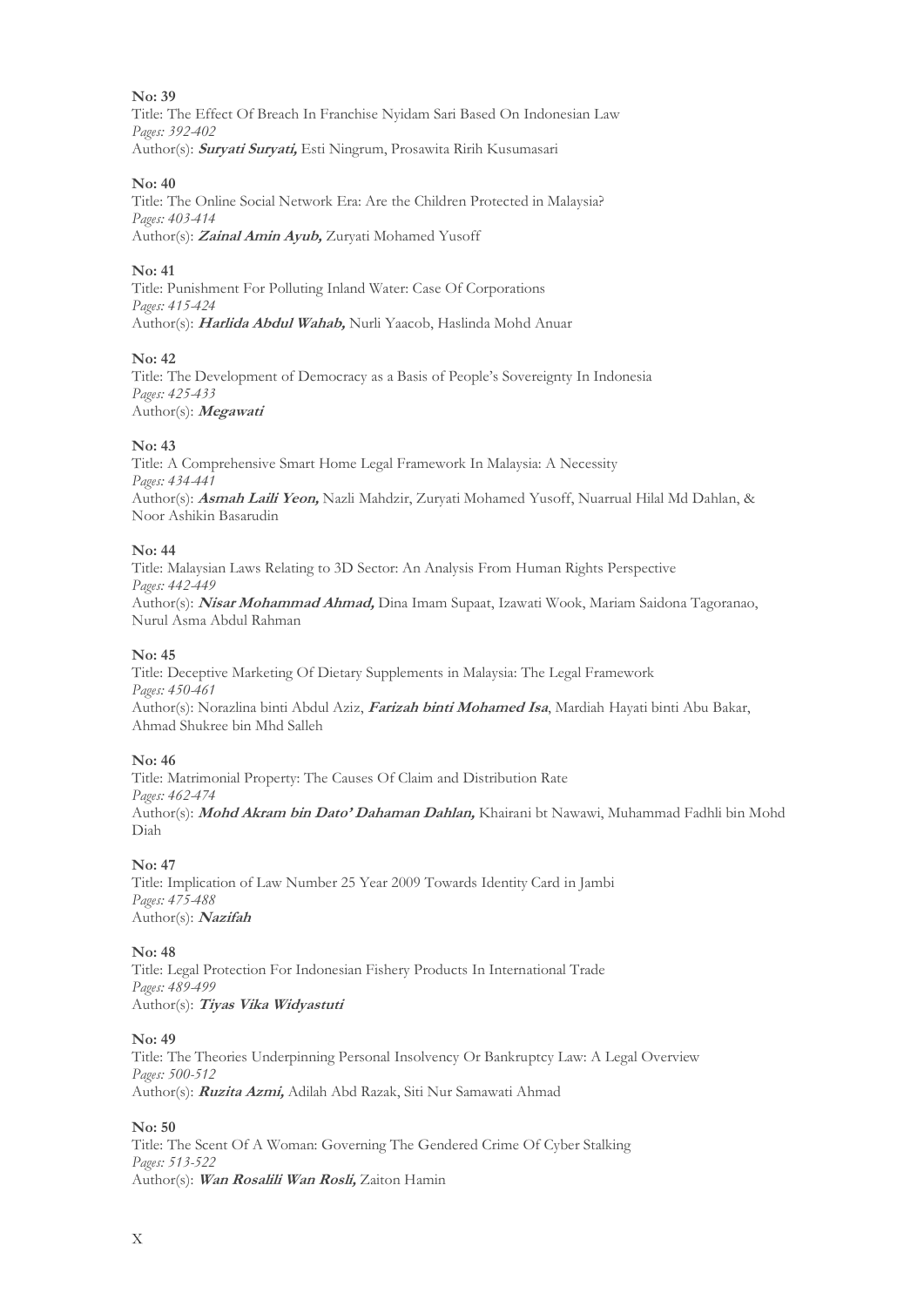Title: Legal and Policy Frameworks to Overcome Public Information Lock Up in Malaysia *Pages: 523-534* Author(s): **Haswira Nor Mohamad Hashim,** Fazlin Mohamed Zain, Nurul Shuhada Suhaimi, Nur Asma Yahya, Anida Mahmood

#### **No: 52**

Title: Assessing The Knowledge And Awareness On Crime Among Youth In Malaysia *Pages: 535-544* Author(s): **Fazilah Mohd Othman,** Rozita Abdul Mutalib, Rozita Arshad, Zalinah Ahmad

#### **No: 53**

Title: Assigning Legal Personhood to Smart Home In Malaysia: An Exploration *Pages: 545-552* Author(s): **Nazli Mahdzir,** Asmah Laili Yeon, Zuryati Mohamed Yusoff, Nuarrual Hilal Md Dahlan

#### **No: 54**

Title: Paradigm Shift in the Child's Welfare Protection in Malaysia *Pages: 553-562* Author(s): **Anis Shuhaiza Binti Md Salleh,** Yusramizza Binti Md Isa Yusuff

#### **No: 55**

Title: Whither the Legal Protection For Crime Victims in the Negotiated Justice Process? *Pages: 563-570* Author(s): **Zaiton Hamin,** Mohd Bahrin Othman, Ahmad Ridhwan Abd Rani

#### **No: 56**

Title: The Tribalism Impediment on the Enforcement of International Arbitral Awards in Yemen *Pages: 571-577* Author(s): **Omar Saleh Abdullah Bawazir,** Hairuddin Megat Latif, Mohammad Azam Hussain

#### **No: 57**

Title: The Political Influence on the Enforcement of International Arbitral Awards in Yemen *Pages: 578-584* Author(s): **Omar Saleh Abdullah Bawazir,** Hairuddin Megat Latif, Mohammad Azam Hussain

#### **No: 58**

Title: Monitoring Lawyer's Compliance with Anti Money Laundering Legislation: Some Evidence From Malaysia *Pages: 585-593* Author(s): Zaiton Hamin, **Saslina Kamaruddin**, Mohd Bahrin Othman

#### **No: 59**

Title: When Mothers Kill: Lessons From The English Law For Malaysia *Pages: 594-602* Author(s): **Zaiton Hamin,** Collin Babat

#### **No: 60**

Title: The Islamic Contract And Its Basis Of Maslaha *Pages: 603-612* Author(s): **Fauzan Muhammadi**

#### **No: 61**

Title: Election Supervisory Committee's Authority On Election Monitoring *Pages: 613-618* Author(s): **Ismail**

#### **No: 62**

Title: Unitary State Principle Between Central And Local Government In Yogyakarta *Pages: 619-627* Author(s): **Anom Wahyu Asmorojati**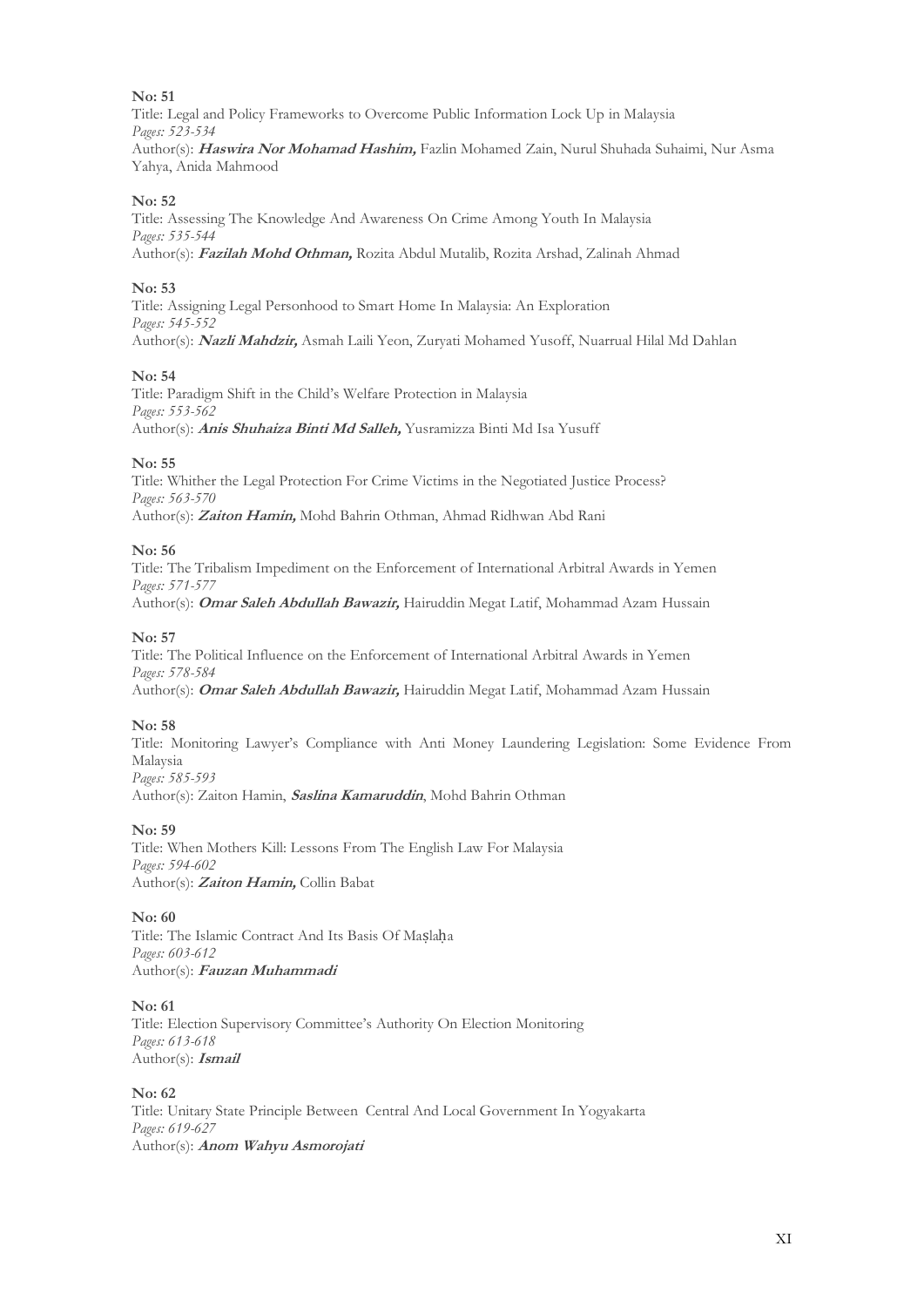**No: 63** Title: Doctors And Hospitals: A Legal Perspective On Accountability *Pages: 628-634* Author(s): **Eka Ardianto Iskandar**

#### **No: 64**

Title: Theoretical Study On Land Registration Data *Pages: 635-642* Author(s): Harun Pandia, **Rr. Y. Tutiek Setia Murni**

#### **No: 65**

Title: The Effect Of Moral Reasoning And Legal Attitude On Professional Ethics *Pages: 643-649* Author(s): **Yuhelson M. Noer,** Steven Donald Rende

#### **No: 66**

Title: Revisiting The Administration Of Family Justice In The Family Court In Malaysia *Pages: 650-659* Author(s): **Ain Husna Mohd Arshad,** Roslina Che Soh at Yusoff, Najibah Mohd Zin, Najah Inani Abdul Jalil

#### **No: 67**

Title: Legal Protection For Building Rights Title *Pages: 660-673* Author(s): Nurokhim, **Fauzie Yusuf Hasibuan**

#### **No: 68**

Title: International Aviation Safety Standard: Reducing Aviation Risk In Malaysia Through Legal Mandate *Pages: 674-683* Author(s): **Nor Akhmal Hasmin,** Ainul Hafiza Zainudin, Rohani Mohd Shah, Ahmad Waseem Dhiny Yunus

#### **No: 69**

Title: The Interactive Of Shari'ah Leader-Follower: A Grounded Theory Approach *Pages: 684-696* Author(s): Syahid Suhandi Aziz, **Juliansyah Noor,** Hasbi

#### **No: 70**

Title: Criminal Policy On The Problems Of Narcotics Abuse *Pages: 697-707* Author(s): **Gatot Sugiharto**

#### **No: 71**

Title: Social Entrepreneurship And Community Transformation Based On Islamic Tasawur *Pages: 708-715* Author(s): **Solahuddin Abdul Hamid,** Che Zarrina Sa'ari, Mohd Nizho Abdul Rahman, Mohd Sobhi Ishak

#### **No: 72**

Title: Implication Of Foreign-Vessels Sinking Policy On The Life Of The Neighbouring Countries *Pages: 716-722* Author(s): **Wita Setyaningrum**

#### **No: 73**

Title: The Exercise Of Police Powers In Enforcing Public Order Legislations In Malaysia *Pages: 723-731* Author(s): **Nadia Nabila Saufi Mohd,** Siti Saidah Nafisah Omar

#### **No: 74**

Title: Challenges In Parole Supervision: Some Evidence From Malaysia *Pages: 732-741* Author(s): **Rafizah Abu Hassan,** Zaiton Hamin, Mohd Bahrin Othman

**No: 75**

Title: Disparities In The Judge's Decision On Narcotic Crime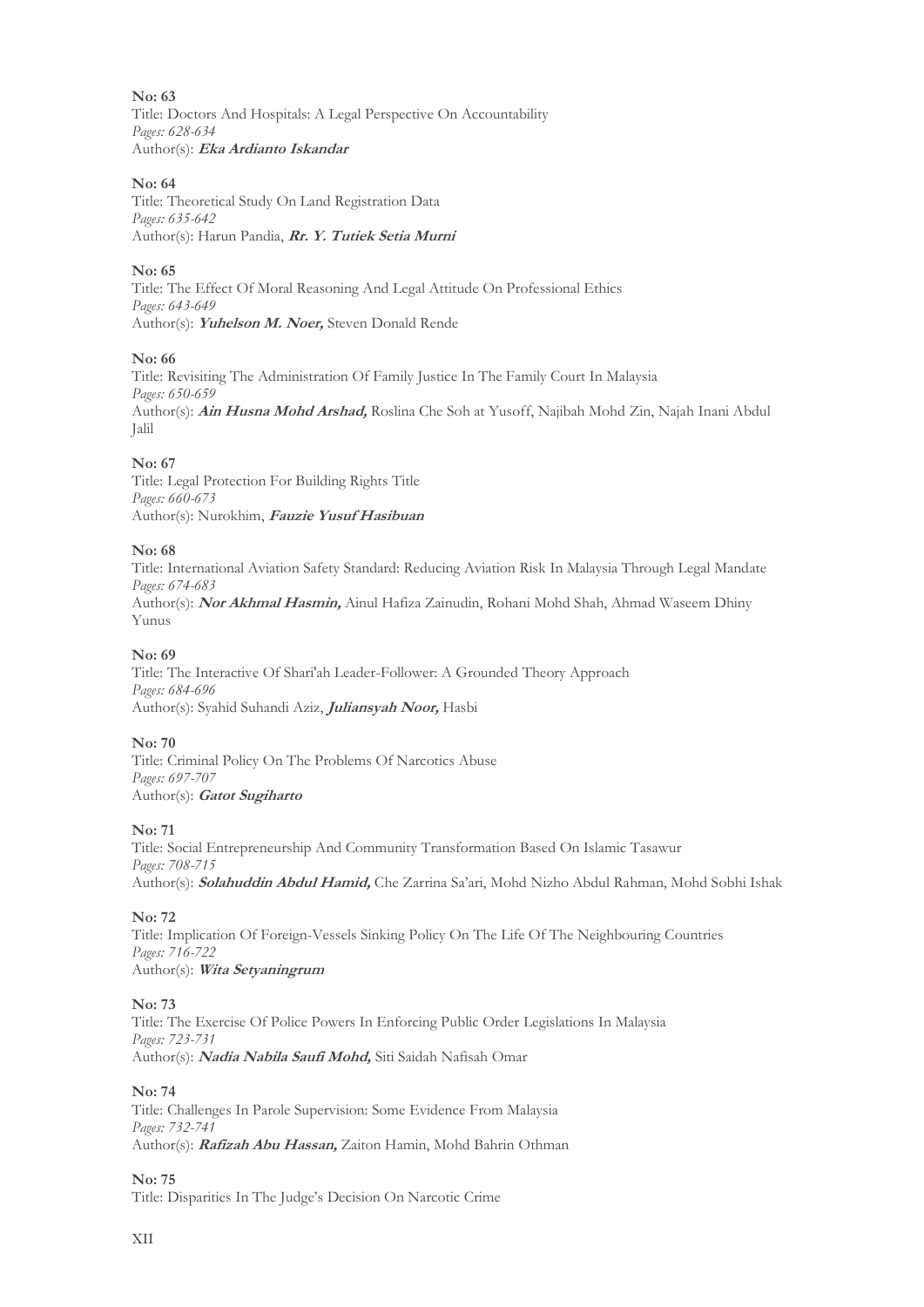*Pages: 742-749* Author(s): **Kurnia Dewi Anggraeny No: 76** Title: Cross-Border Marriage: Demographic Profiles Of Respondents In The State Of Perlis *Pages: 750-761* Author(s): **Muhamad Helmi Md Said,** Noraini Md Hashim, Nora Abd. Hak, Roslina Che Soh

#### **No: 77**

Title: Voter Participation And Deliberative Campaign In The Election Of Regional Head *Pages: 762-774* Author(s): **Rahmat Muhajir Nugroho**

#### **No: 78**

Title: Combating Corruption: The Two Challenges Under Whistleblower Protection Act 2010 Of Malaysia *Pages: 775-780* Author(s): **Azlin Namili bt. Mohd. Ali Ramli,** Aspalella A.Rahman, Nurli Yaacob

#### **No: 79**

Title: Do Drivers' Responses To Police Predict Charge Ticket Busway Lane *Pages: 781-789* Author(s): **Ramlani Lina Sinaulan**

#### **No: 80**

Title: Regulations Of Criminal Sanction Policy In Pornography Act In Indonesia *Pages: 790-798* Author(s): **Mufti Khakim**

#### **No: 81**

Title: Javanese Legal Culture: Social Work Sanctions Against Traffic Violations *Pages: 799-807* Author(s): **Mulia Simamora,** Eka Wahyu Hidayat

#### **No: 82**

Title: The Role Of Neighbourhood Watch In Reducing Crimes In The Community *Pages: 808-814* Author(s): Faris Isma Mirza bin Abdul Rahman, **Muhamad Sayuti bin Hassan Yahya**, Nizamuddin Alias

#### **No: 83**

Title: Self-Determination And Free, Prior And Informed Consent Of The Orang Asli *Pages: 815-823* Author(s): **Muhamad Sayuti Hassan at Yahya,** Rohaida Nordin

#### **No: 84**

Title: Presumption Of Death Law In Malaysia: The Case Of Missing Persons *Pages: 824-833* Author(s): **Nor Azlina Mohd Noor,** Ahmad Shamsul Abd Aziz

#### **No: 85**

Title: Restrictive Provisions Of The Communications And Multimedia Act 1998: A Discussion *Pages: 834-840* Author(s): **Rusniah Ahmad,** Ahmad Shamsul Abd Aziz, Nor Azlina Mohd Noor

#### **No: 86**

Title: Safeguarding Intangible Cultural Heritage In Malaysia: A Legal Analysis On The National Heritage Act 2005 *Pages: 841-848*

Author(s): **Ahmad Shamsul Abd Aziz,** Nor Azlina Mohd Noor

#### **No: 87**

Title: Learning Orientation, Entrepreneurial Orientation And Legal Issues On Women-Owned Smes' Performance *Pages: 849-856*

Author(s): **Norshafizah Hanafi,** Jasmani Mohd Yunus, Ruzita Bt Azmi, Fazilah Bt Mohd Othman